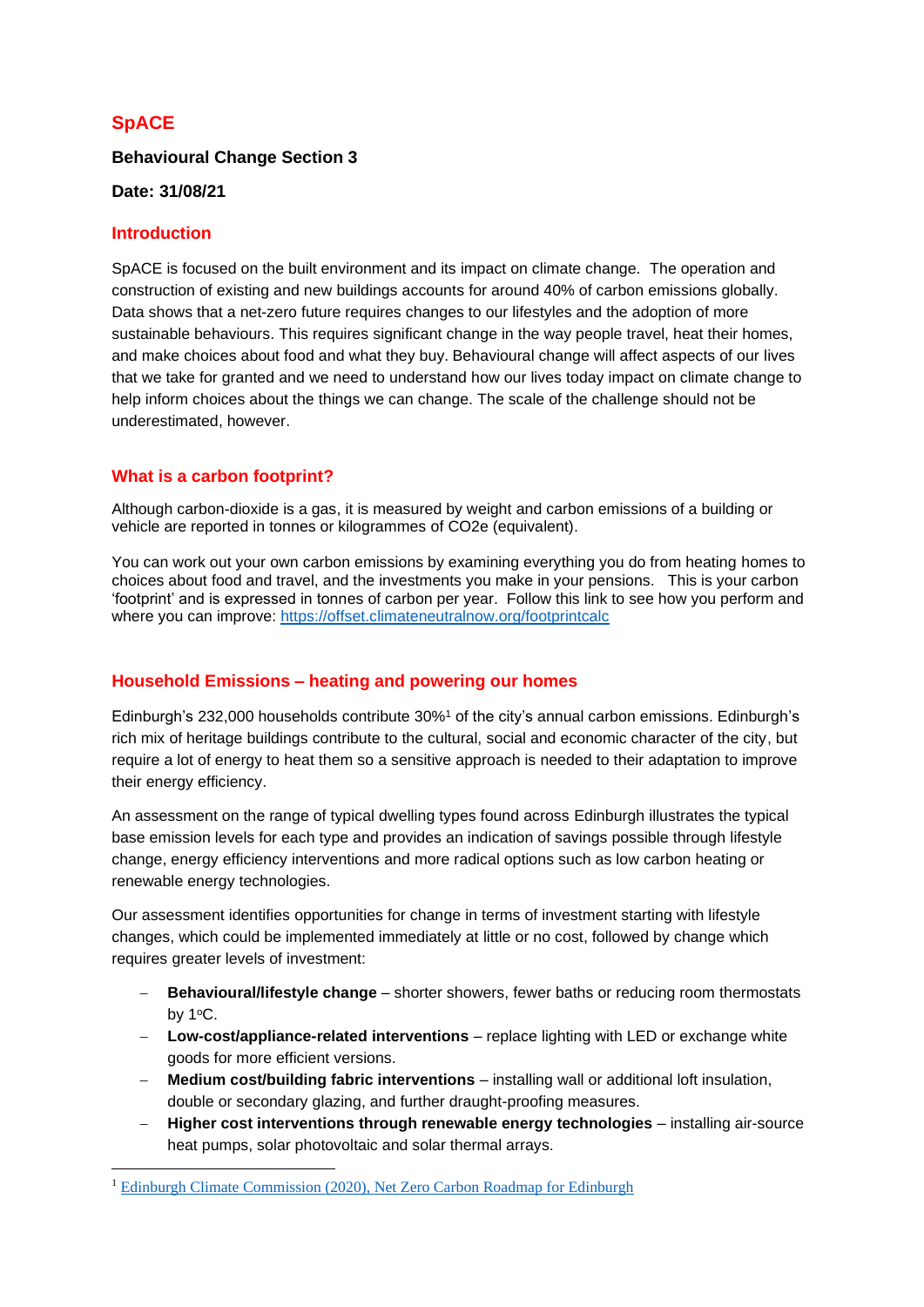**Future interventions –** application of sustainable technologies<sup>2</sup> or approaches not yet available, such as hydrogen boilers, hybrid heat pump, bioenergy boiler, electric heating or connecting to low-carbon district heating networks.

# **Transport – reducing travel emissions**

#### **Private transport**

The movement of people, goods and services around Edinburgh accounts for approximately 30% of carbon emissions. Significant carbon savings are achievable if personal travel choices can be changed. Sixty thousand people from other council areas travel into Edinburgh by car and a similar number of residents commute to jobs within Edinburgh by car. More than 50% of personal vehicle journeys are reported to be less than 5 km and for the purpose of:

- Shopping, leisure including eating out or entertainment 44%
- Commuting 31%
- Visiting friends and family  $-8\%$
- Education 7%

Approximately 60%<sup>3</sup> of Edinburgh households have access to one or more cars; from over 200,000 registered vehicles, 178,000 are private vehicles. The average distance travelled per resident is estimated at 13,000 km per year equating to approximately 2.3 tCO<sub>2</sub>e/y carbon emissions per vehicle. Private vehicles contribute over 400 KtCO<sub>2</sub>e annually to Edinburgh emissions, which totalled 2451 KtCO2e in 2020.

Several initiatives are being considered to reduce private journeys across the City. One proposal is to create sustainable 20-minute neighbourhoods so residents can access local services and amenities within a 10-minute round trip from home enabling them to consider more sustainable modes of travel such as walking, wheeling, cycling, shared or public transport.

#### **Air Travel**

Air travel is a significant contributor to global carbon emissions representing 6% of the UK's annual emissions. Aviation does not feature in Edinburgh's carbon budget because from an accounting perspective, aviation emissions are incurred outside the City but are significant proportion of a person's carbon footprint. Most emissions are associated with holiday travel (61%), visits to friends and family (25%), and business trips (11%). The graph illustrates the carbon footprint for each travel kilometre for different modes of transport.

<sup>&</sup>lt;sup>2</sup> Scottish Government – [Technical Feasibility of Low Carbon Heating](https://www.gov.scot/publications/technical-feasibility-low-carbon-heating-domestic-buildings-technical-feasibility-appendix-report-scottish-governments-directorate-energy-climate-change/documents/)

<sup>&</sup>lt;sup>3</sup> Edinburgh City Council - [Edinburgh by Numbers 2020](https://www.edinburgh.gov.uk/downloads/file/29314/edinburgh-by-numbers-2020)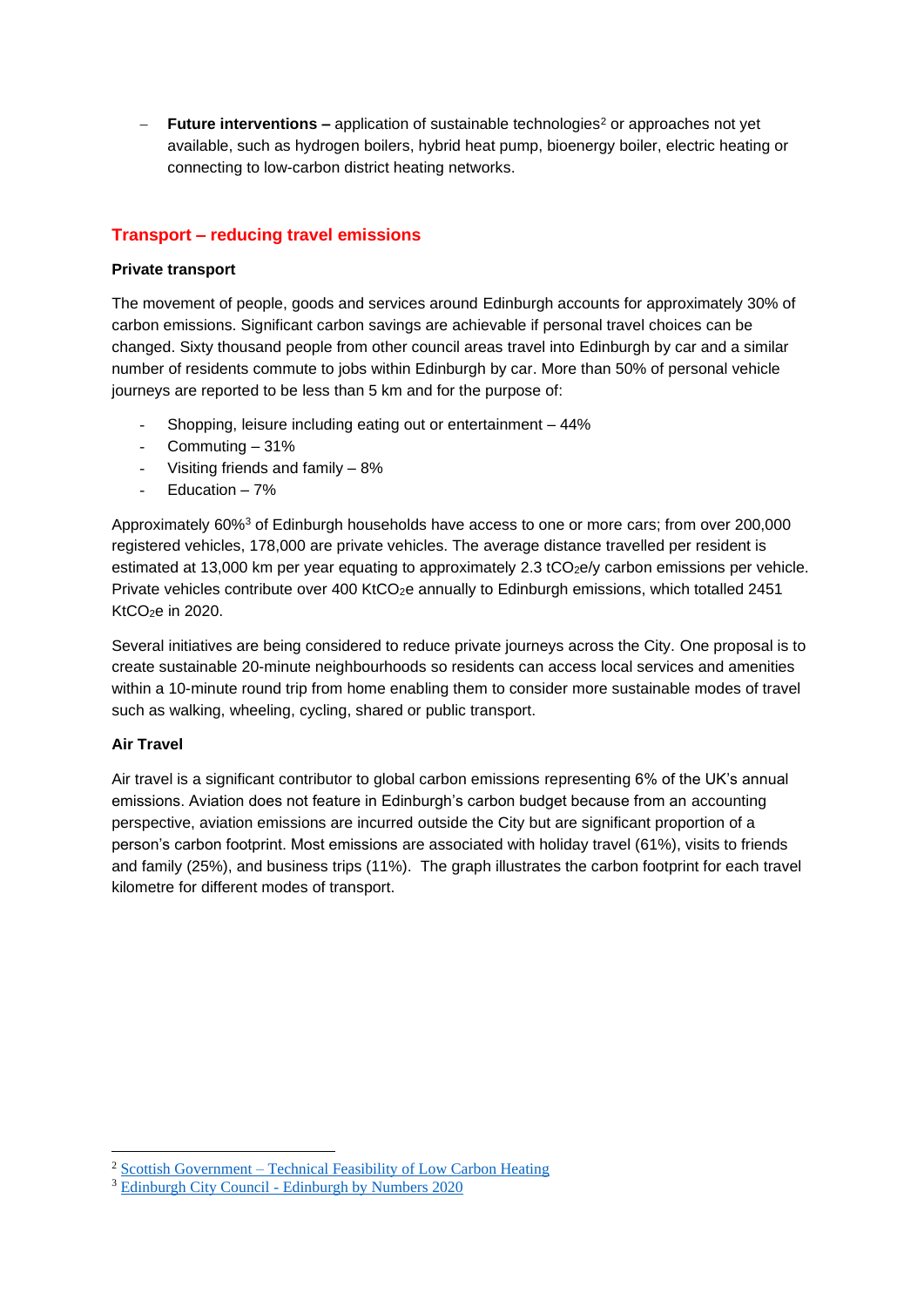

In 2019, UK citizens took on average 1.9 holidays abroad and 3.9 holidays in the UK. Of 14.7M passenger journeys from Edinburgh Airport, 35% were to other UK airports, 53% to Europe and 6% were long haul trips. The emissions associated with aviation were estimated to be 375 KtCO<sub>2</sub>e per annum or 15% of the City's emissions in 2020.

# **Dietary choices – promoting low carbon and sustainable eating**

Meat and dairy products are associated with increased levels of carbon emissions when compared with plant-based sources of equivalent nutrition.

| <b>Food Stuff</b>             | kgCO <sub>2</sub> e per kg<br>consumed | <b>Typical diet</b><br>(kg/person/y) | <b>Total emissions</b><br>kgCO <sub>2</sub> e/person/y |
|-------------------------------|----------------------------------------|--------------------------------------|--------------------------------------------------------|
| Beef (beef herd) <sup>5</sup> | 60                                     | 11                                   | 660                                                    |
| Pork <sup>5</sup>             | $\overline{7}$                         | 15.7                                 | 110                                                    |
| Lamb & Mutton <sup>5</sup>    | 24                                     | $\overline{4}$                       | 96                                                     |
| Poultry <sup>4</sup>          | $6\phantom{1}6$                        | 30.6                                 | 184                                                    |
| Cheese <sup>5</sup>           | 21                                     | 10.9                                 | 229                                                    |
| Chocolate <sup>6</sup>        | 19                                     | 6.8                                  | 129                                                    |

The table above outlines the carbon emissions associated with a range of foods and illustrates an individual's typical consumption over a year. A typical balanced meat-eating diet would result in carbon emissions per person of around 2.1 tCO<sub>2</sub>e/year. Individuals who consume greater quantities of red meat and dairy have a higher carbon footprint greater than  $2.5$  tCO<sub>2</sub>e/y whereas a plant-based diet can result in emissions of less than 1 tCO<sub>2</sub>e/y. Food waste also contributes significantly to annual carbon emissions. Waste levels up to 156kg/person per annum<sup>7</sup> are reported in Edinburgh with plans to reduce these by 25% by 2025. Data suggests that reducing red meat and dairy consumption, and

<sup>4</sup> OECD data - [meat consumption](https://data.oecd.org/agroutput/meat-consumption.htm)

<sup>5</sup> Nationmaster - [market sizing & trends](https://www.nationmaster.com/country-info/stats/Culture/Food-and-drink/Cheese-consumption-per-capita-per-year)

 $6$  Mintel – [press office](https://www.mintel.com/press-centre/food-and-drink/chocolate-eaters-full-of-beans-consumers-around-the-world-value-the-psychological-benefits-of-the-treat)

<sup>7</sup> [Scottish Government \(2019\), Food waste reduction: action plan](https://www.gov.scot/publications/food-waste-reduction-action-plan/documents/)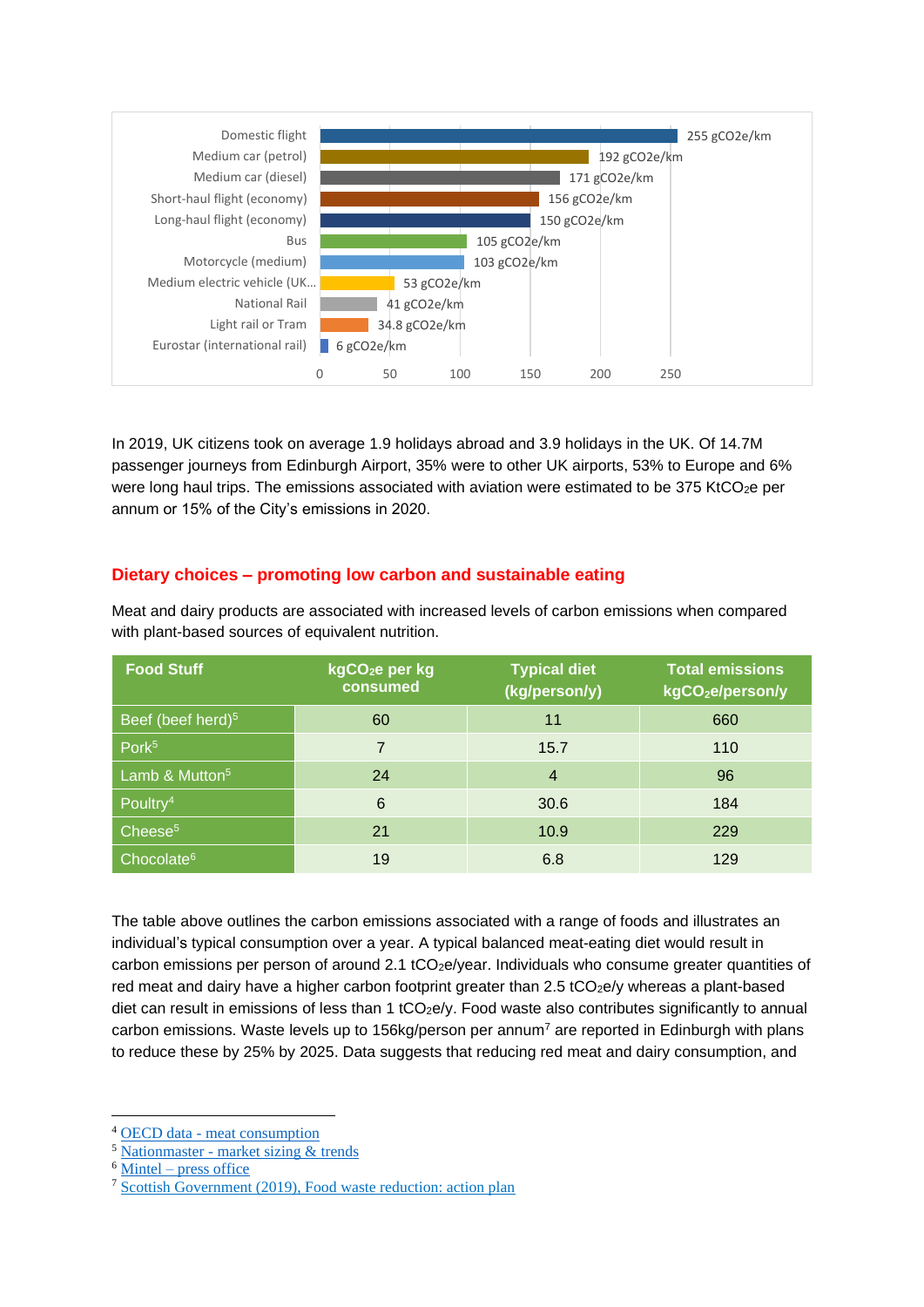

food waste could reduce individual carbon emissions by up to 500 kgCO<sub>2</sub>e/p per year and save the City 270 KtCO<sub>2</sub>e/y (24% of Edinburgh's estimated food-based emissions).

# **Consumerism – clothing and textiles**

It is claimed that carbon emissions from clothing and textiles made up 4%<sup>8</sup> of C40 carbon emissions in 2017. Based on 2020 emission levels, this would amount to around 98 KtCO $_2$ e/y for the City or approximately 180 kgCO<sub>2</sub>e per person. It is claimed that savings up to 47% are possible by limiting the amount of clothing purchased annually<sup>11</sup>. Scaled to Edinburgh this could provide annual emission savings of 46 KtCO<sub>2</sub>e/y or 2% of Edinburgh's 2020 emissions.

# **Twenty simple things you can do to reduce household carbon emissions**

Households can reduce carbon emissions significantly through behaviour change. Many suggestions offer global and societal benefits such as improved economic, health and wellbeing outcomes. The typical household carbon footprint for Edinburgh residents is estimated at 11 tCO<sub>2e</sub>/y or 6.4 tCO2e/person. The table outlines potential emissions savings associated with twenty behavioural changes and our analysis suggests that household carbon savings more than 30% are possible through such change.

 $8$  C40 Cities – [Future of Urban Consumption in a 1.5](https://www.arup.com/perspectives/publications/research/section/the-future-of-urban-consumption-in-a-1-5c-world) $\degree$ C world